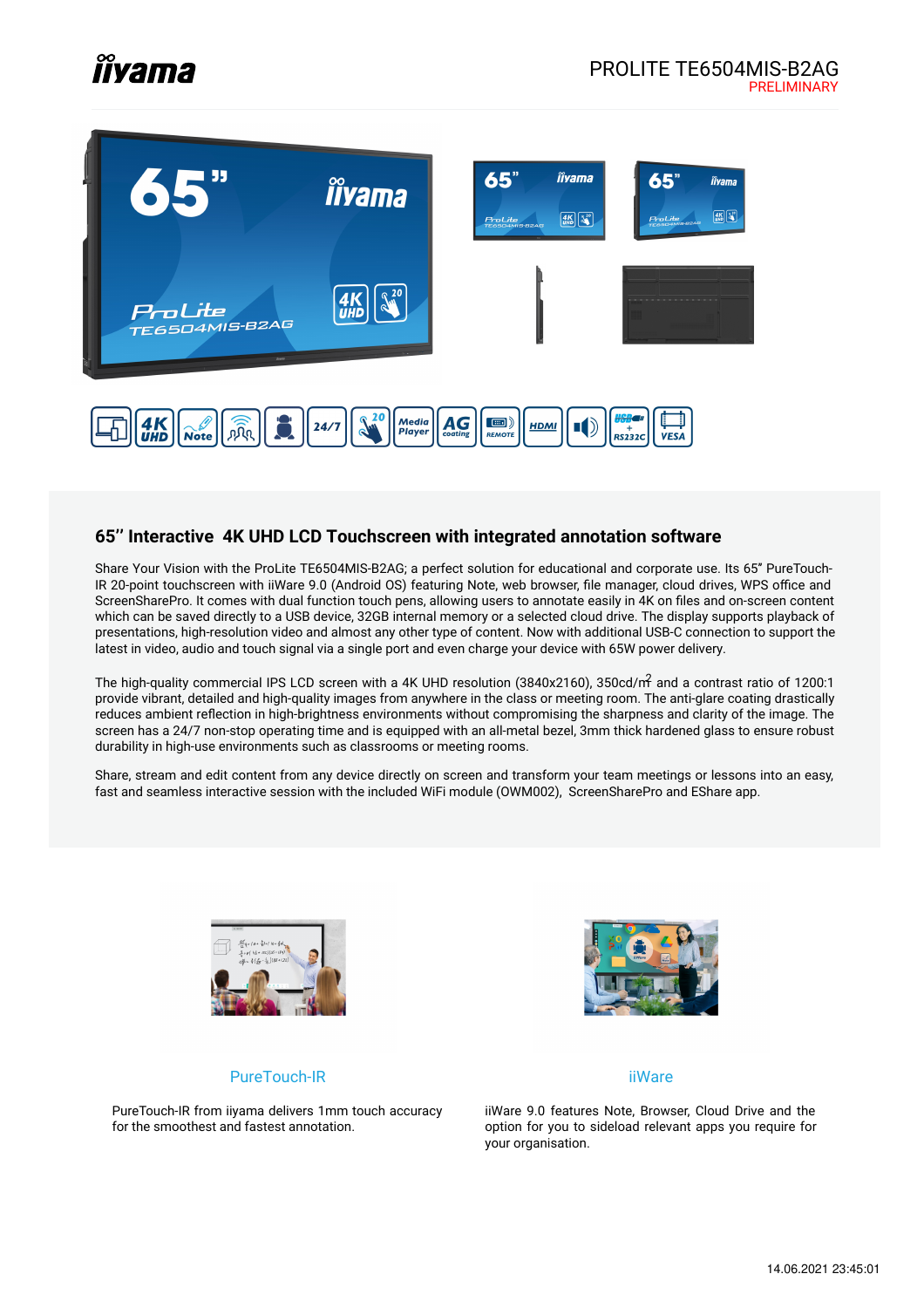#### 01 DISPLAY CHARACTERISTICS

| Design                           | Thin bezel                                                            |
|----------------------------------|-----------------------------------------------------------------------|
| Diagonal                         | 65", 163.9cm                                                          |
| Panel                            | IPS, AG coated glass, zero air-gap                                    |
| Native resolution                | 3840 x 2160 (8.3 megapixel 4K UHD)                                    |
| Aspect ratio                     | 16:9                                                                  |
| <b>Brightness</b>                | 350 cd/m <sup>2</sup> typical                                         |
| <b>Brightness</b>                | 300 cd/m <sup>2</sup> with touch                                      |
| Static contrast                  | 1200:1 typical                                                        |
| Light transmittance              | 88%                                                                   |
| Dynamic contrast                 | 3500:1                                                                |
| Response time (GTG)              | 8 <sub>ms</sub>                                                       |
| Viewing zone                     | horizontal/vertical: 178°/178°, right/left: 89°/89°, up/down: 89°/89° |
| Colour support                   | 1.07B 8bit+FRC                                                        |
| <b>Horizontal Sync</b>           | 30 - 80kHz                                                            |
| Viewable area W x H              | 1429 x 804mm, 56.3 x 31.7"                                            |
| Bezel width (sides, top, bottom) | 14mm, 14mm, 43mm                                                      |
| Pixel pitch                      | 0.372mm                                                               |
| Bezel colour and finish          | black, matte                                                          |

# 02 TOUCH

| Touch technology            | PureTouch-IR                                                                                                                                                                                                                  |
|-----------------------------|-------------------------------------------------------------------------------------------------------------------------------------------------------------------------------------------------------------------------------|
| Touch points                | 20 (HID, only with supported OS)                                                                                                                                                                                              |
| Touch accuracy              | $+1$ mm                                                                                                                                                                                                                       |
| Touch method                | stylus, finger, glove                                                                                                                                                                                                         |
| Touch interface             | USB                                                                                                                                                                                                                           |
| Supported operating systems | All iiyama monitors are Plug & Play and compatible with Windows and Linux. For<br>details regarding the supported OS for the touch models, please refer to the driver<br>instruction file available in the downloads section. |

#### 03 INTERFACES / CONNECTORS / CONTROLS

| Analog signal input   | VGA x1 (max. 1920x1080 @60Hz)                                                                                   |
|-----------------------|-----------------------------------------------------------------------------------------------------------------|
| Digital signal input  | HDMI x3 (2.0 - max. 3840x2160 @60Hz, RGB444)<br>USB-C x1 (3.1, 3840x2160 @60Hz - RGB444 - (65W charging, Touch) |
| Audio input           | Mini jack x1                                                                                                    |
| Monitor control input | RS-232c x1 (DSUB 9pin)<br>RJ45 (LAN) x1 (LAN Control)                                                           |
| Digital signal output | HDMI x1 (2.0, 3840x2160 @60Hz - RGB444/YUV444)                                                                  |
| Audio output          | S/PDIF (Optical) x1<br>Mini jack x1<br>Speakers 2 x 16W                                                         |
| USB ports             | x5 (media playback / peripherals / storage - front side: 2x v.3.0, right side: 2x<br>v.3.0, 1x USB-C v.3.1)     |
| <b>RJ45 (LAN)</b>     | x2 (Auto switch for PC & Android, 1000MB)                                                                       |

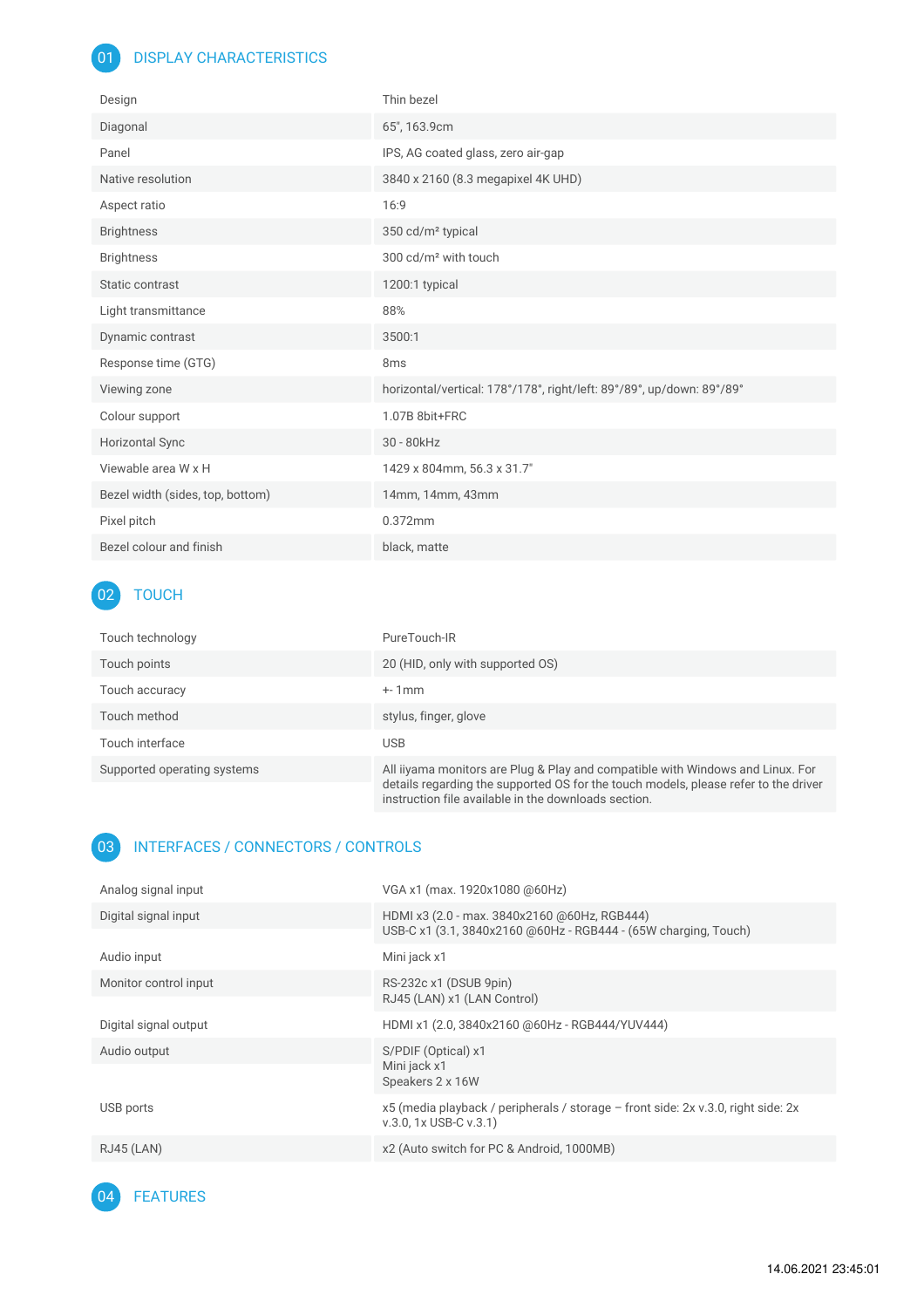| Integrated software          | iiWare 9.0 (Android OS) featuring Note, web browser, file manager, cloud drives,<br>WPS office, ScreenSharePro and EShare for wireless connection with<br>Windows/iOS/Android devices |
|------------------------------|---------------------------------------------------------------------------------------------------------------------------------------------------------------------------------------|
| WiFi                         | yes (WiFi Module OWM002 - Dual WiFi Bandwidth: 2.4GHz/5GHz, WiFi Standard:<br>IIEEE 802.11 a/b/g/n/ac, Bluetooth Support: 2.1/3.0/4.2/5.0)                                            |
| Hardware                     | Quad core A73 CPU, Mali G52 GPU, 4GB RAM, 32GB internal memory                                                                                                                        |
| Extra                        | Ambient light sensor, OTA firmware update                                                                                                                                             |
| Kiosk mode                   | yes                                                                                                                                                                                   |
| Max. non-stop operating time | 24/7                                                                                                                                                                                  |
| Media playback               | yes                                                                                                                                                                                   |
| Glass thickness              | 3 <sub>mm</sub>                                                                                                                                                                       |
| Glass hardness               | 7H                                                                                                                                                                                    |
| Housing (bezel)              | metal                                                                                                                                                                                 |
| OSD key lock                 | yes                                                                                                                                                                                   |

### 05 GENERAL

| OSD languages   | EN, DE, FR, ES, IT, RU, CZ, NL, PL                                                                                                                                                                                                                                                                                                                                                                                                      |
|-----------------|-----------------------------------------------------------------------------------------------------------------------------------------------------------------------------------------------------------------------------------------------------------------------------------------------------------------------------------------------------------------------------------------------------------------------------------------|
| Control buttons | Power, Power Indicator, Remote Sensor, Light Sensor, USB Connector (3.0)                                                                                                                                                                                                                                                                                                                                                                |
| User controls   | common settings (input, volume, backlight), audio settings (volume, bass, treble,<br>balance, sound mode, mute), screen settings (aspect ratio, pixel shift, eye care,<br>auto light, ECO, ECR), display settings (brightness, contrast, hue, sharpness,<br>display mode, colour temp.), adjust settings (H-position, V-position, clock, phase,<br>auto), settings (wireless & networks, personal, input & output, application, system) |
| Plug&Play       | DDC <sub>2</sub> B                                                                                                                                                                                                                                                                                                                                                                                                                      |
| Warranty        | 5 years (for details and eligible countries please check the Warranty section of our<br>website)                                                                                                                                                                                                                                                                                                                                        |

### 06 MECHANICAL

| Orientation                 | landscape                          |
|-----------------------------|------------------------------------|
| Fanless design              | yes                                |
| VESA mounting               | $600 \times 400$ mm                |
| Operation temperature range | $0^{\circ}$ C - 40 $^{\circ}$ C    |
| Storage temperature range   | $-20^{\circ}$ C - 60 $^{\circ}$ C  |
| <b>MTBF</b>                 | 50.000 hours (excluding backlight) |

## 07 ACCESSORIES INCLUDED

| Cables         | power, HDMI, USB for Touch                            |
|----------------|-------------------------------------------------------|
| Touch pen      | x4 (Dual function tips)                               |
| Guides         | quick start quide, safety quide                       |
| Other          | Mounting bracket for NUC, Mounting bracket for webcam |
| Remote control | yes (batteries included)                              |

# 08 POWER MANAGEMENT

| Power supply unit | internal                                   |
|-------------------|--------------------------------------------|
| Power supply      | AC 100 - 240V, 50/60Hz                     |
| Power usage       | 190W typical, 0.5W stand by, 0.5W off mode |

09 SUSTAINABILITY